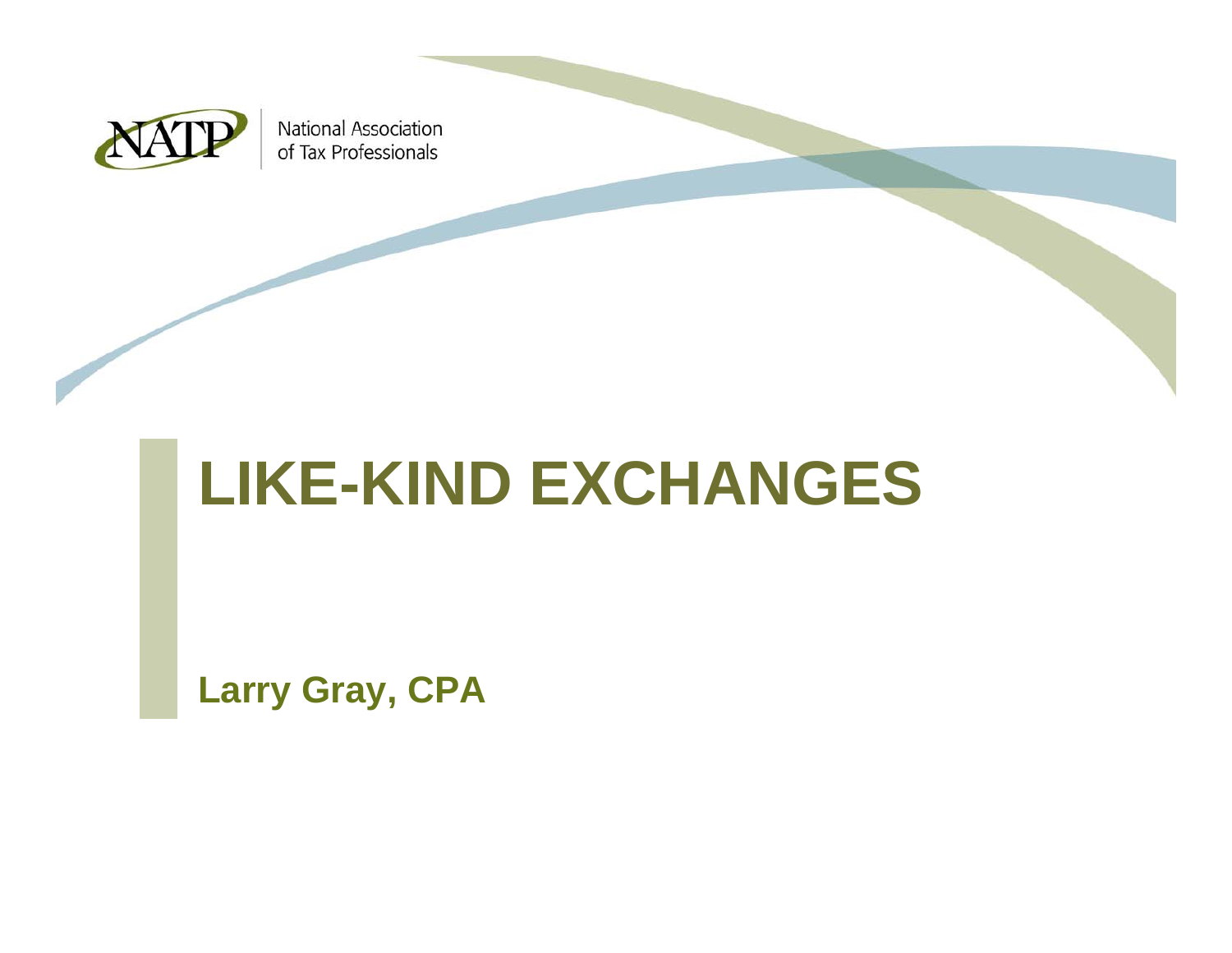### THE SALE

- Capital Gain
- 1231 Gain/Loss
- 1245 Recapture
- 1250 Recapture/Un-Recapture

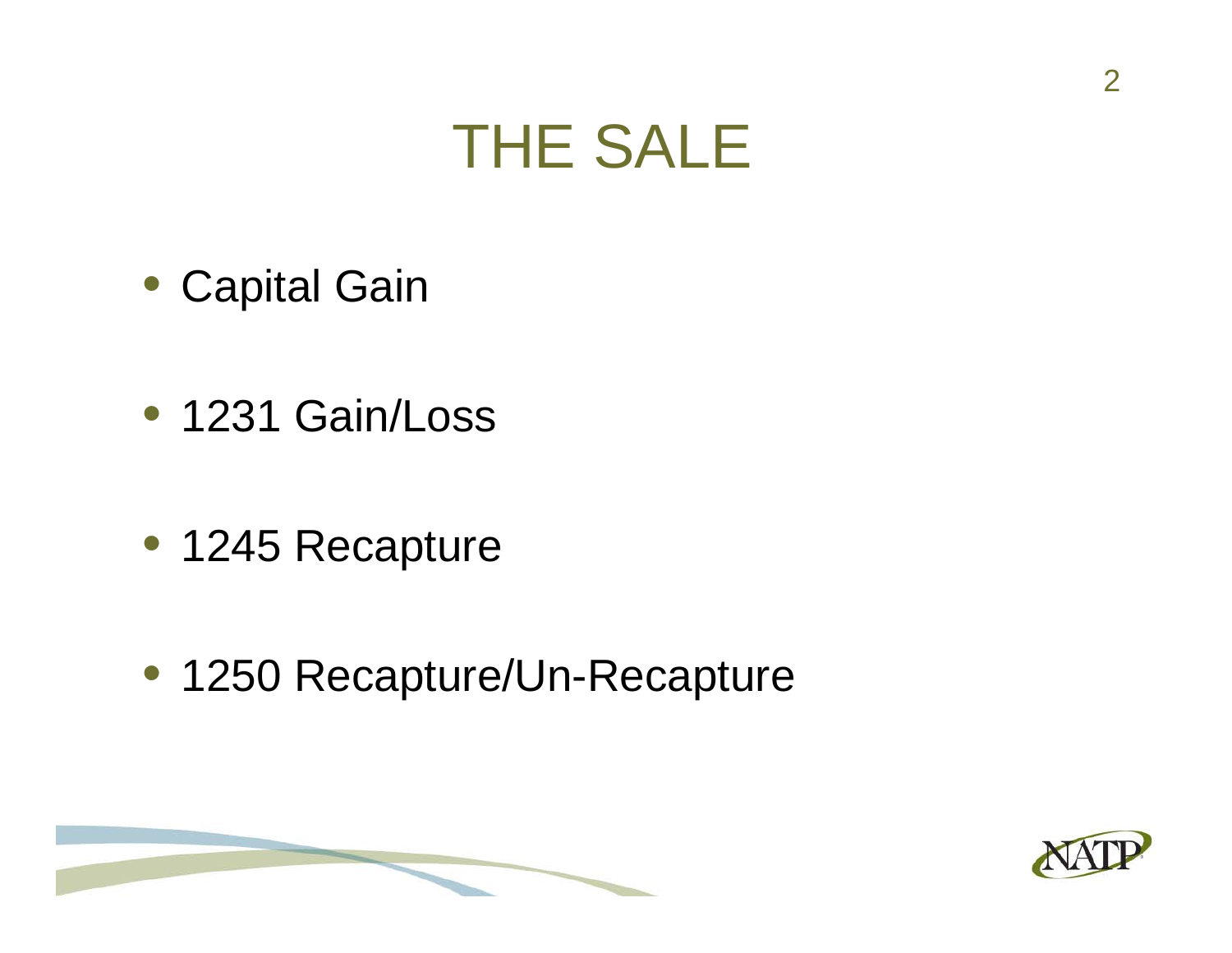

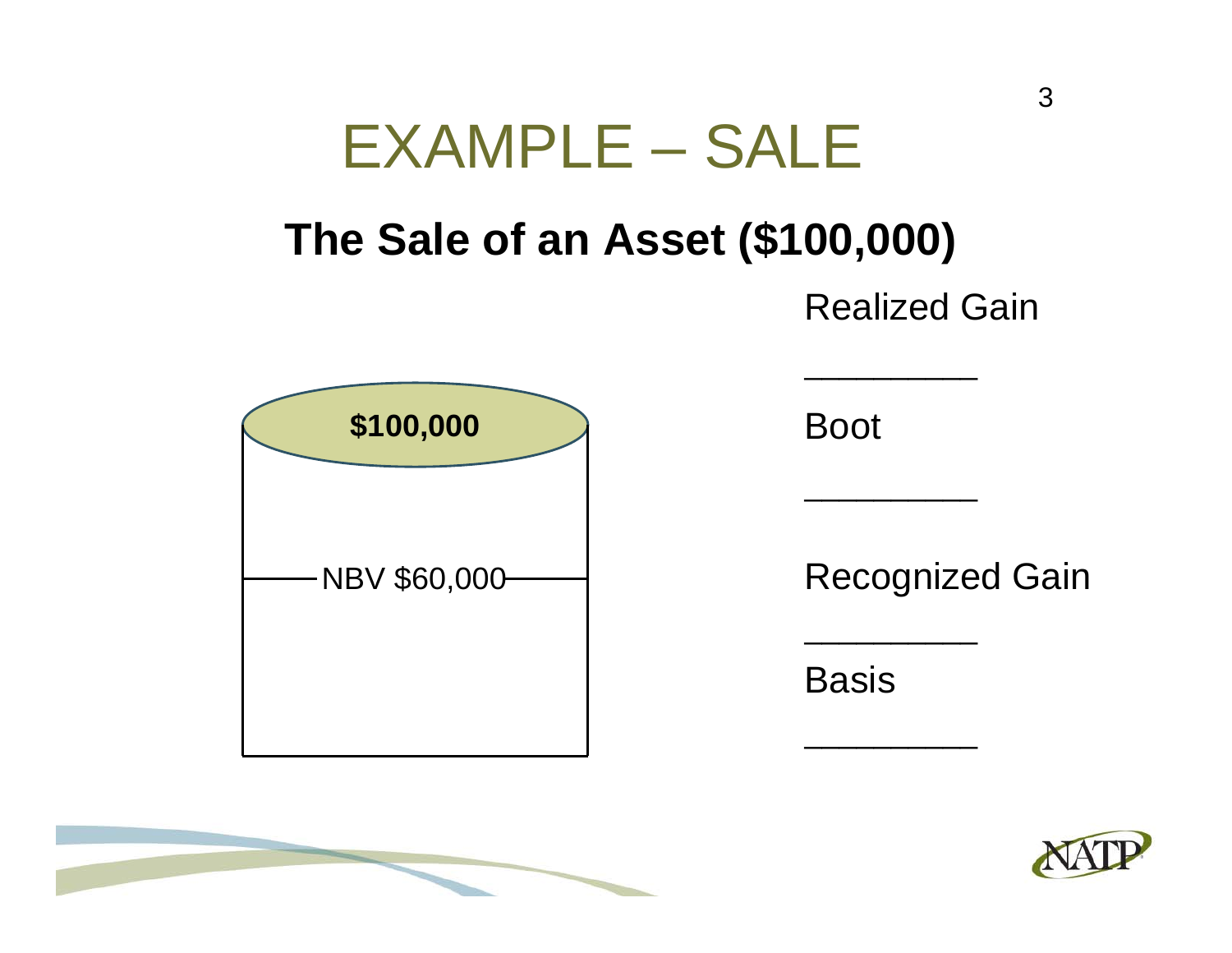### TYPES OF ASSETS

GainLoss



•Investment

•Trade or business



4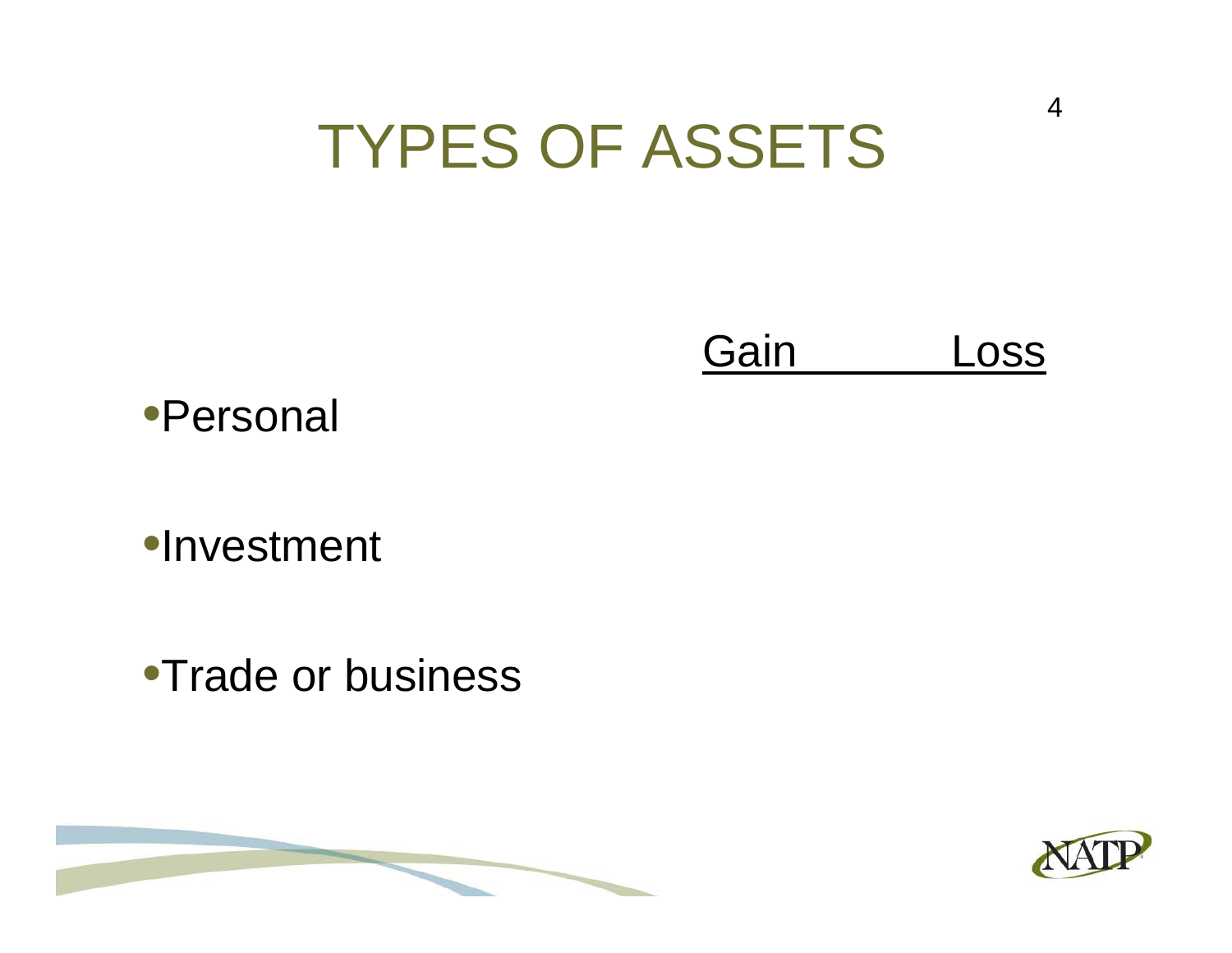# 1031 EXCHANGE (NO GAIN)

- Exchange of property used
- Trade/business or investment
- Like-kind property
- Trade/business or investment

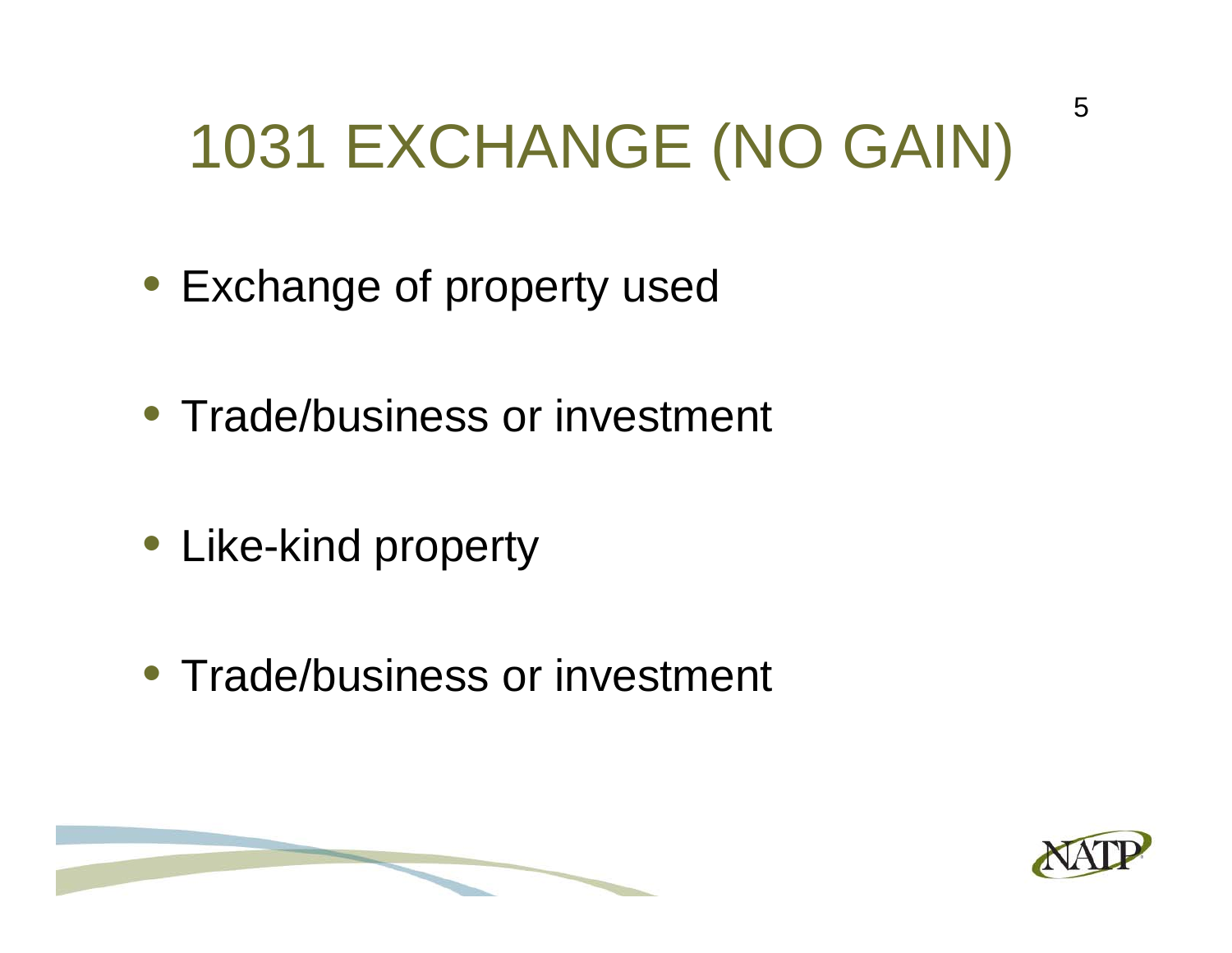### DEFINITION OF "1031 EXCHANGE"

# No Gain

#### Asset Owned Asset Received





6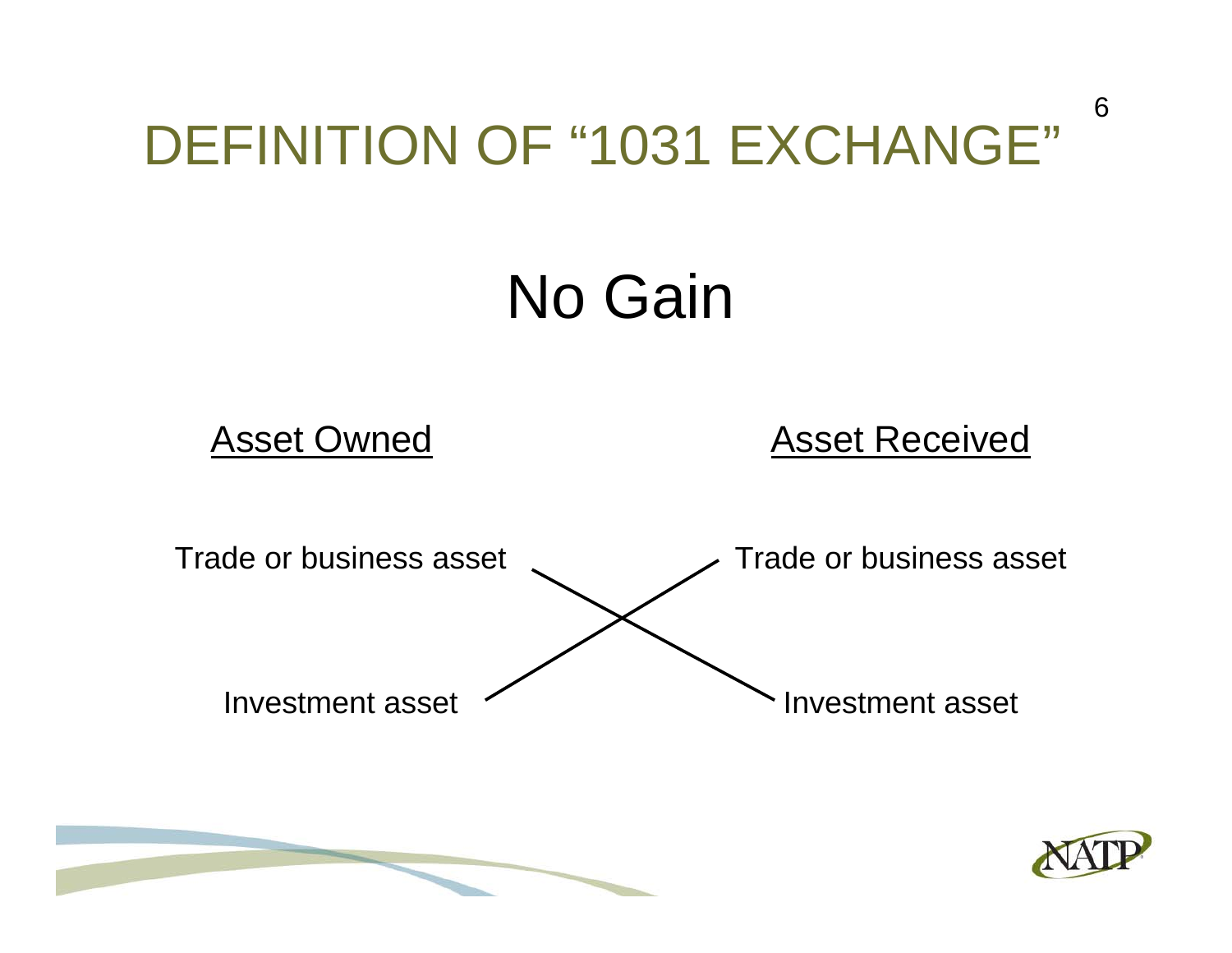### ADVANTAGES

- Potential 100% tax deferred
- Property may be more marketable
- Change in business/investment strategy
- Less cash required
- Continuously invested



7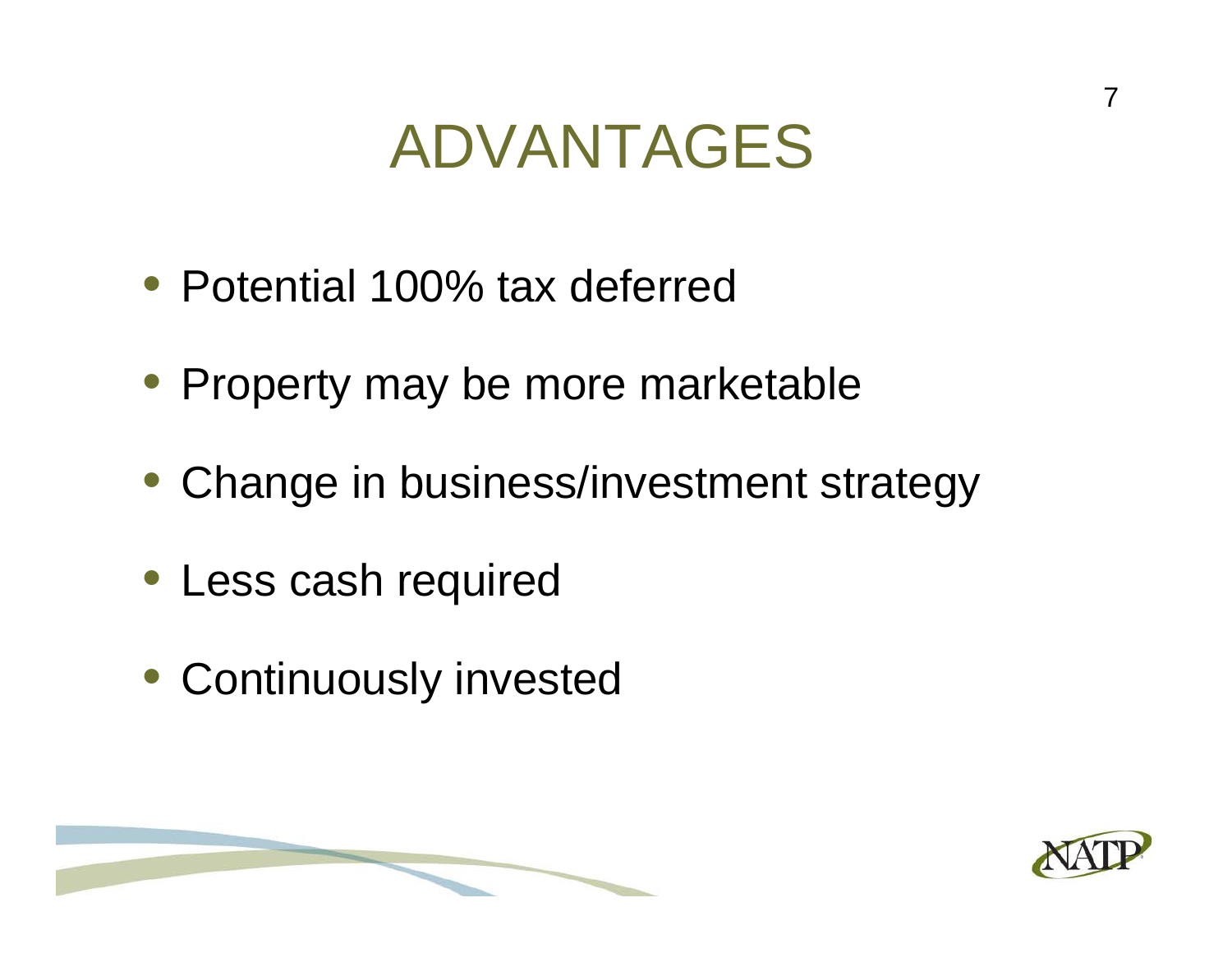### DISADVANTAGES

- More complicated
- Property must be like-kind/class
- Strict time requirements
- Lower depreciable basis

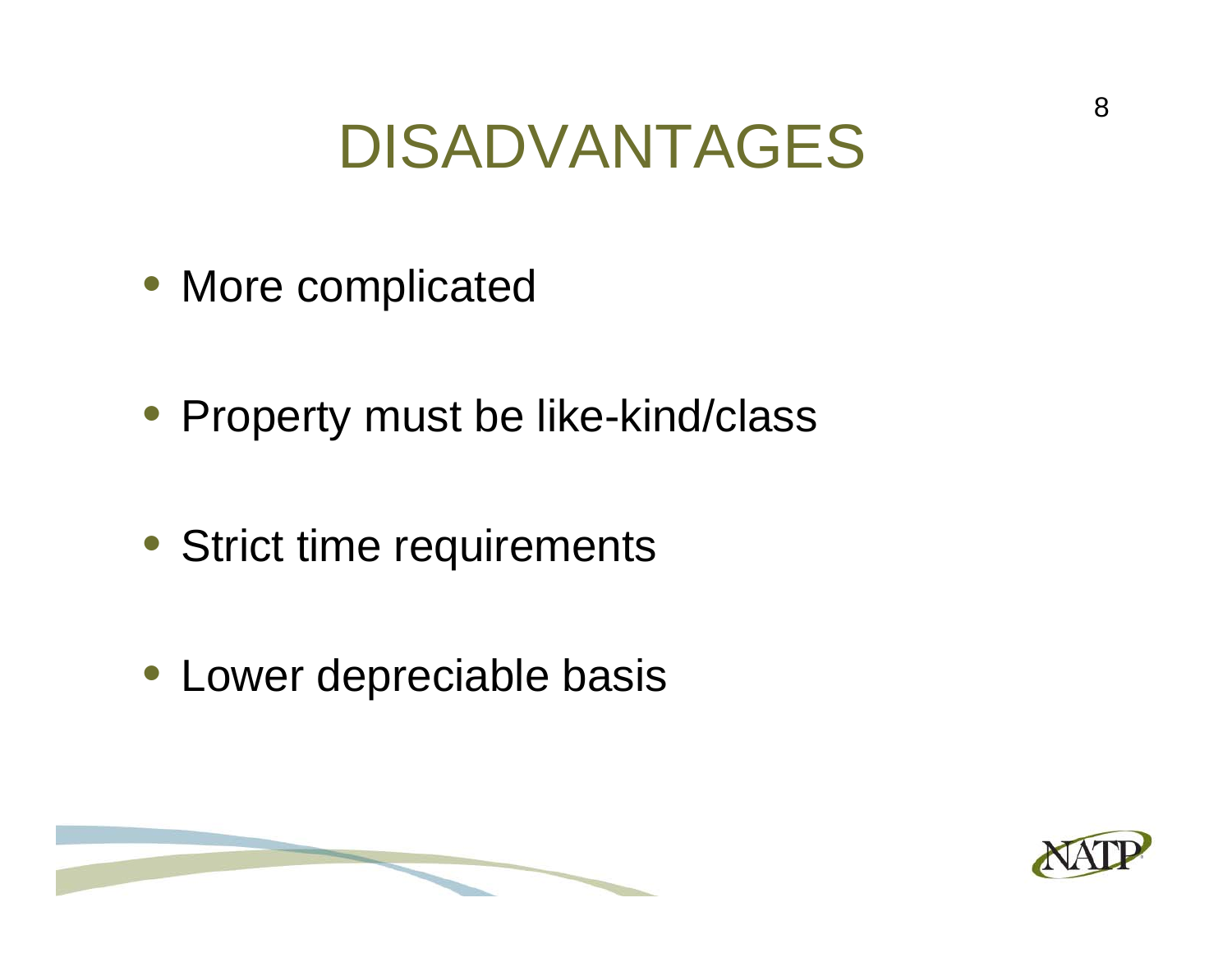### EXAMPLE – NO BOOT EXCHANGE**Traded Asset for a New Asset (\$100,000)** Realized Gain  $\mathcal{L}_\mathcal{L}$  , we can also the contribution of the contribution of the contribution of the contribution of the contribution of the contribution of the contribution of the contribution of the contribution of the contribu  $\mathcal{L}_\mathcal{L}$  , we can consider the constant of the constant of the constant of the constant of the constant of the constant of the constant of the constant of the constant of the constant of the constant of the constant  $\mathcal{L}_\mathcal{L}$  , we can consider the constant of the constant of the constant of the constant of the constant of the constant of the constant of the constant of the constant of the constant of the constant of the constant Boot Recognized Gain **Basis \$100,000** NBV \$60,000 9

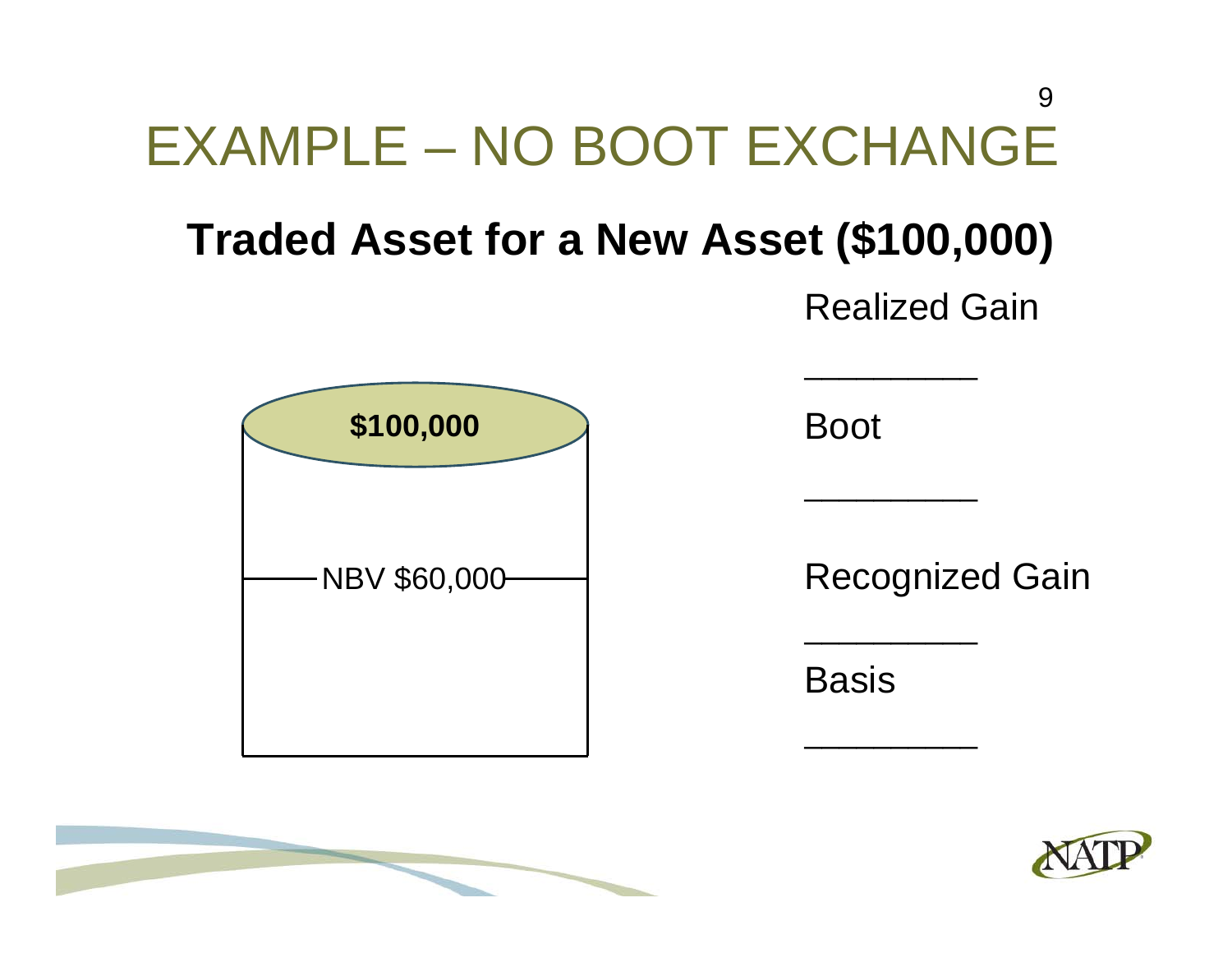# BOOT (GAIN)

- Receipt of cash
- Other unlike-kind property
- Debt relief
- Notes received

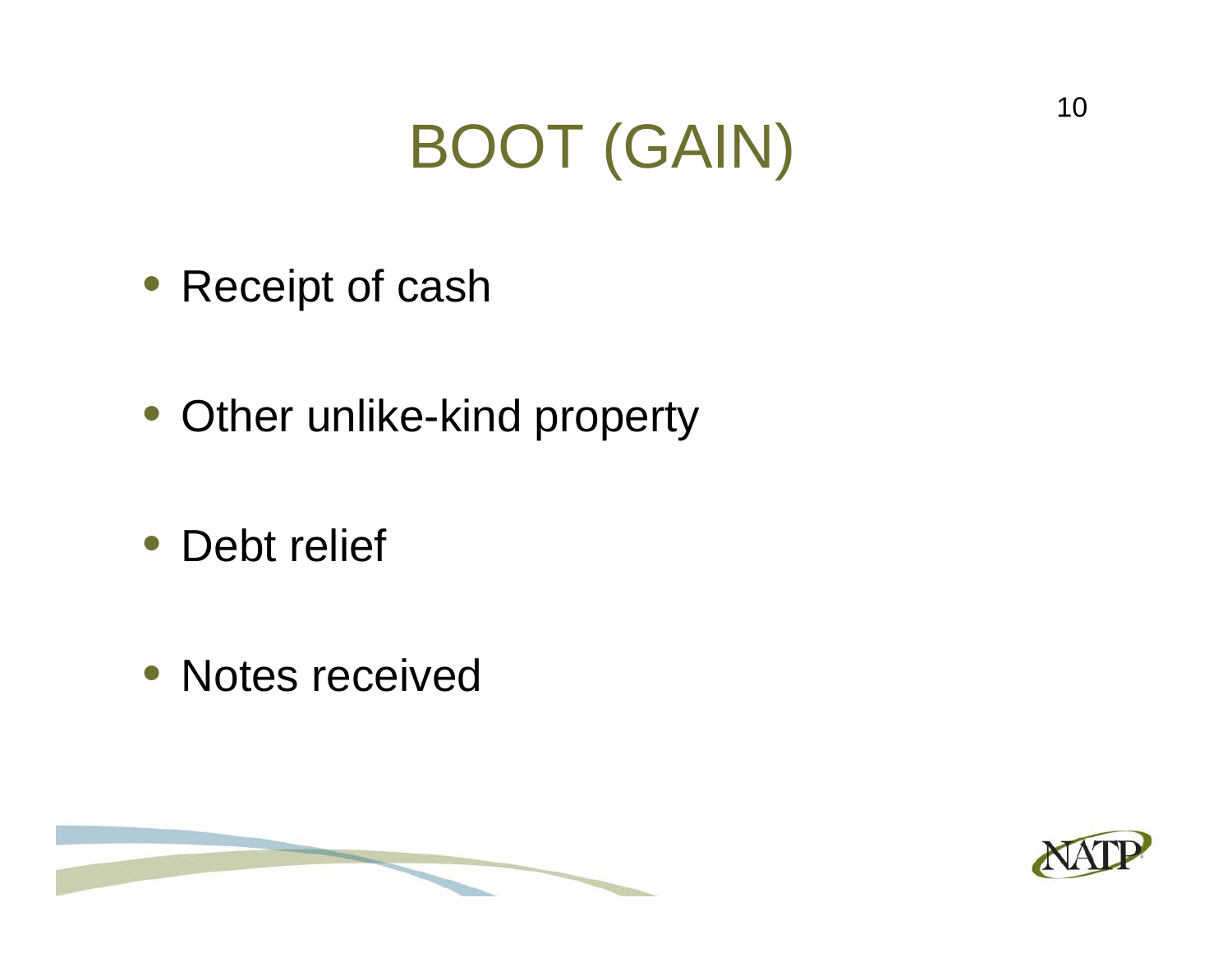#### EXAMPLE – BOOT RECEIVED EXCHANGE11

#### **Traded Asset for a New Asset (\$90,000)**

Realized Gain



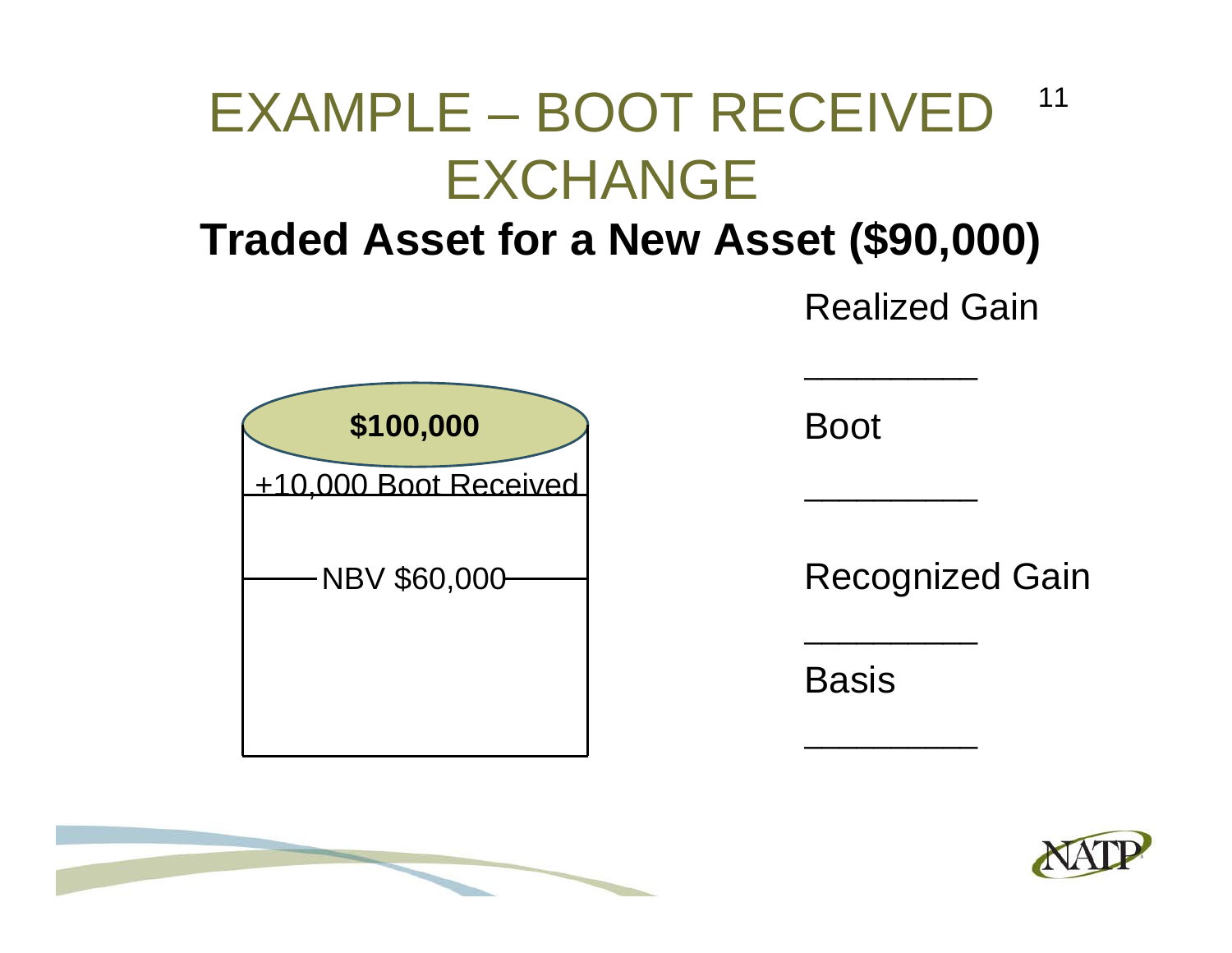# DEFINITION OF "TIMING"

- Simultaneous exchange
	- Same day
- Deferred exchange
	- 45 day rule
	- 180 day rule
- Reverse exchange
- Qualified intermediary

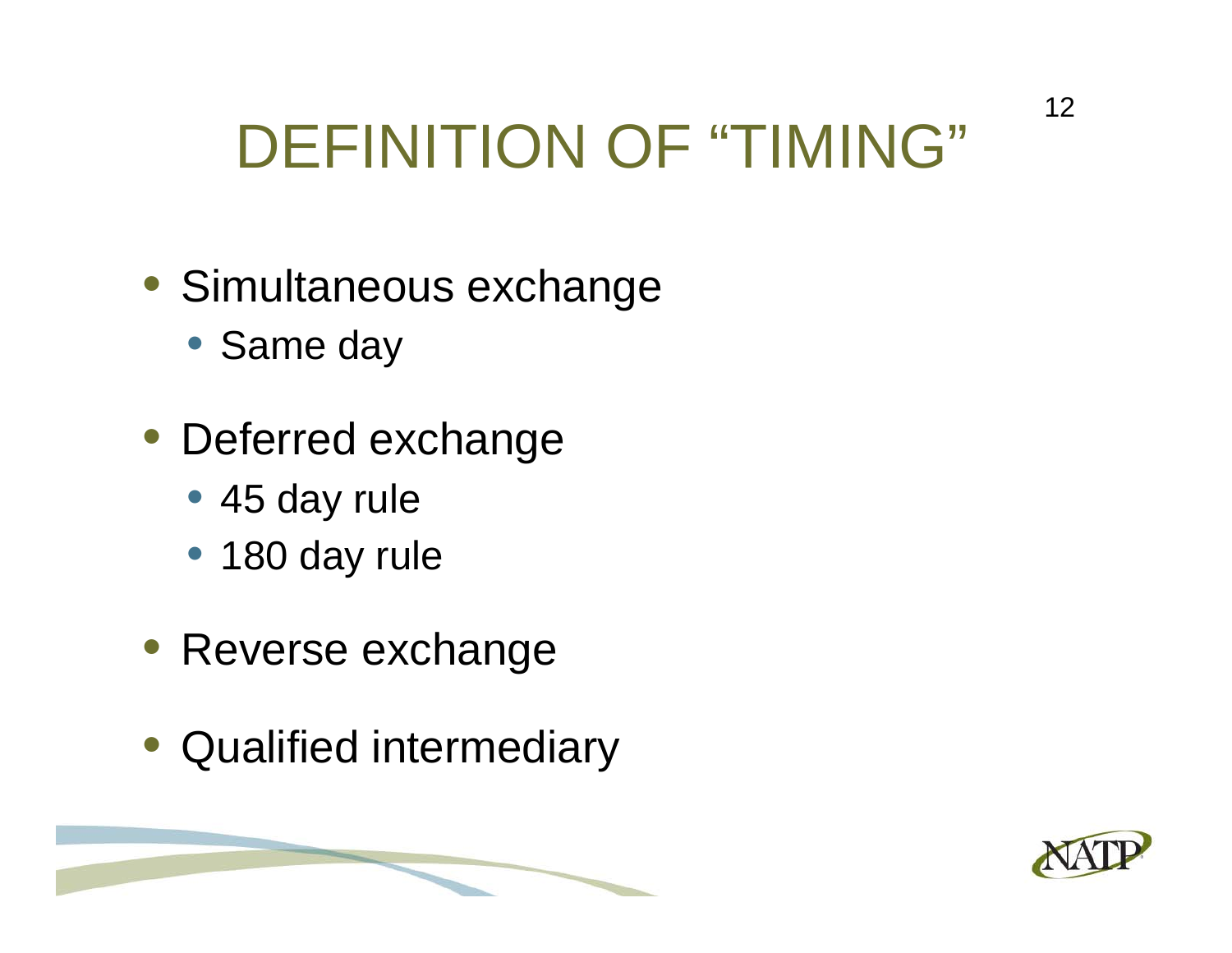#### EXAMPLE – DEFERRED EXCHANGE**Sold Asset Through Qualified Intermediary** 13



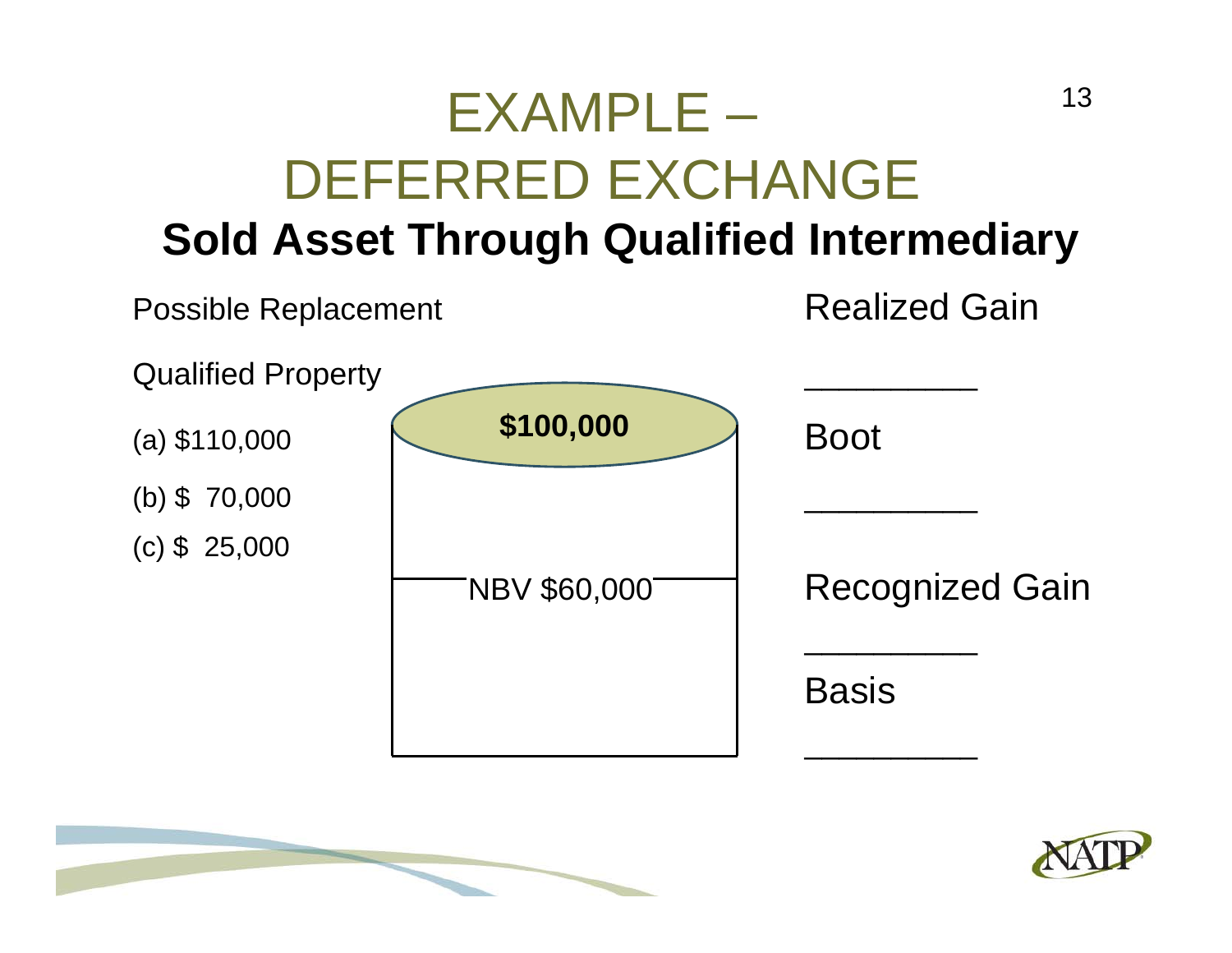### DEFINITION OF "ASSET"

- Depreciable tangible personal property
- Real property
- Intangible personal property and nondepreciable personal property

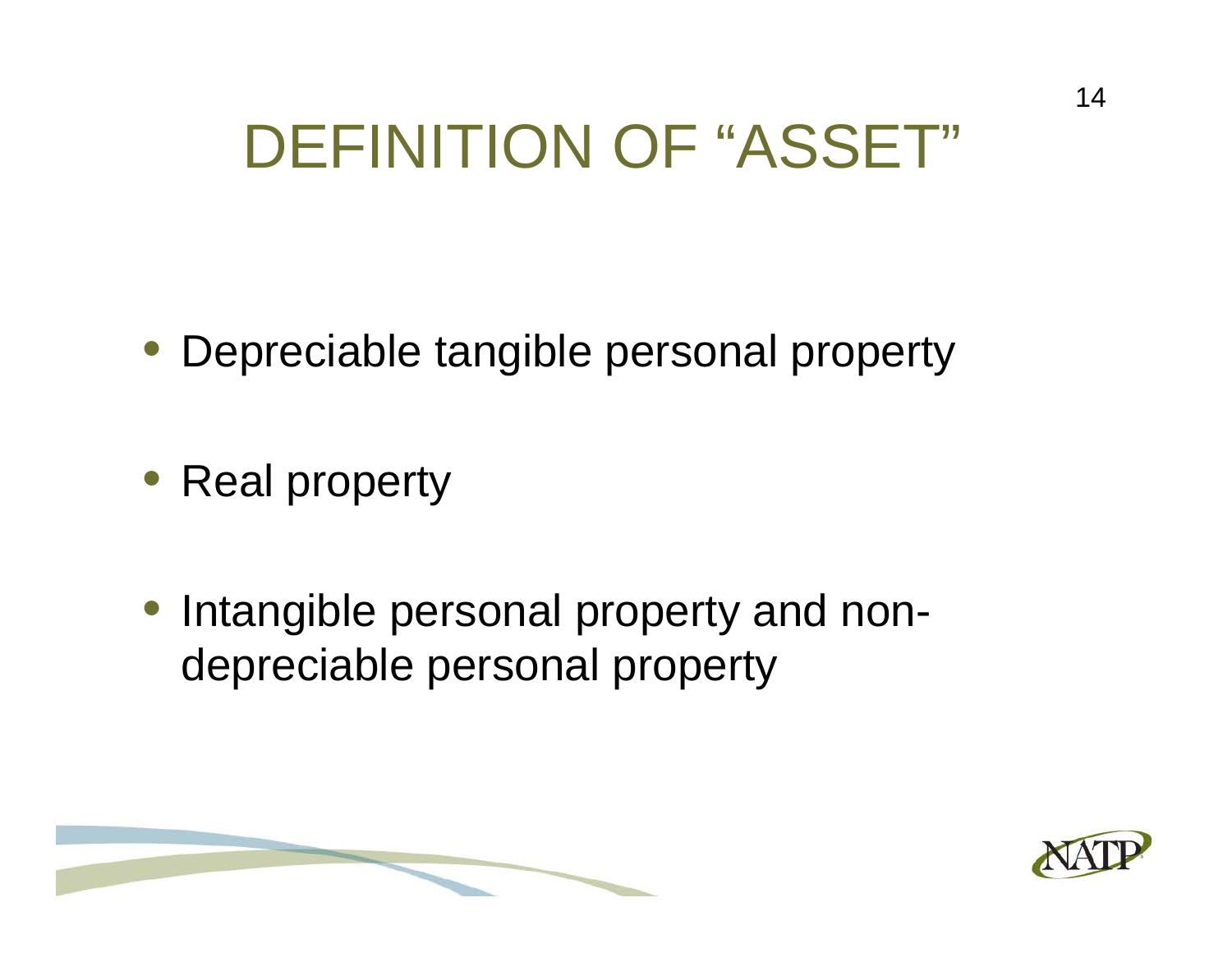DEPRECIABLE TANGIBLE PERSONAL PROPERTY

#### • like-kind means like-class

- General asset classes
- Product classes

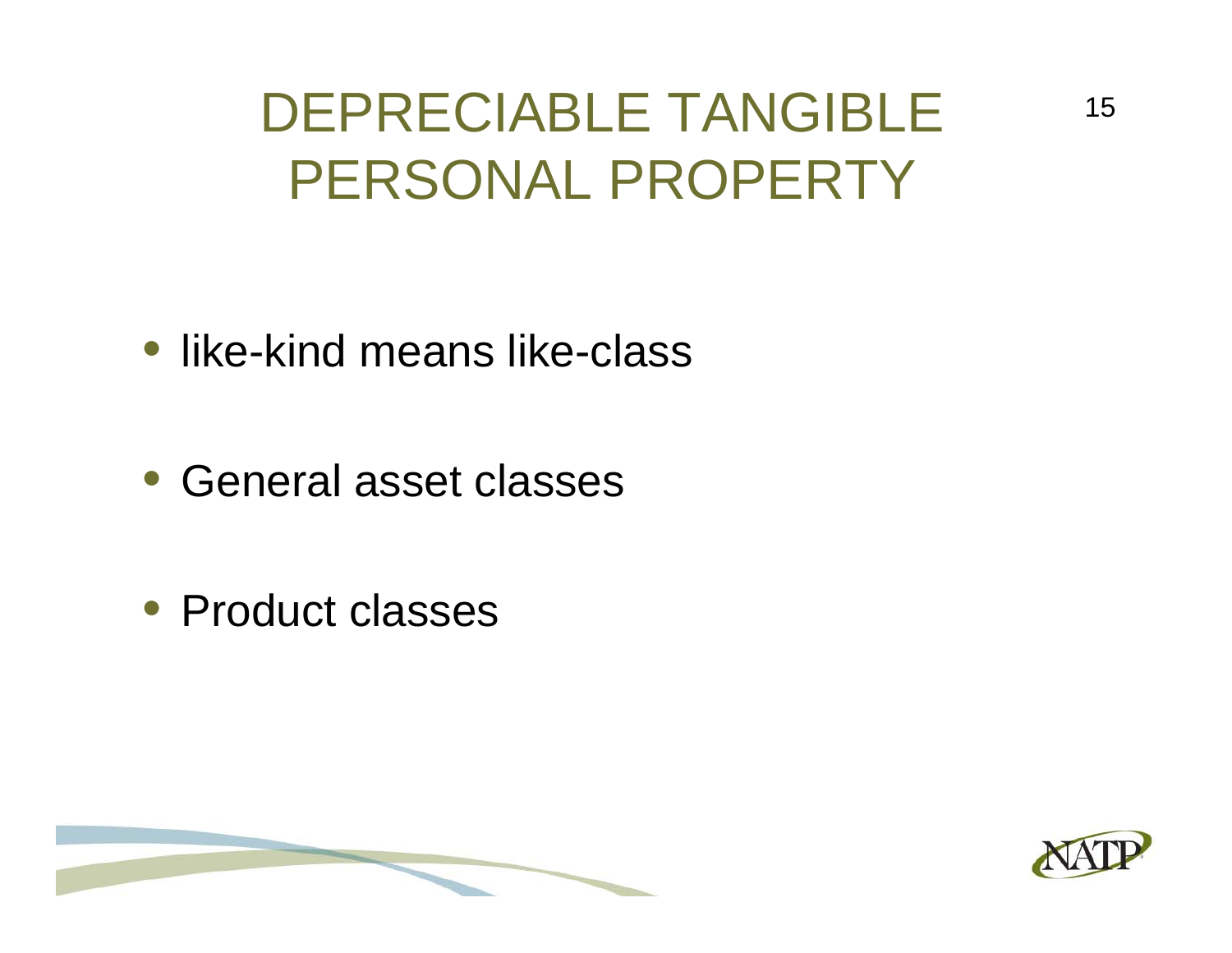# REAL PROPERTY

- Real property exchanged for other real property
- Easy to qualify
- Exception: Real property in U.S. exchanged for real property outside U.S.
- May fall under Section 1245 property

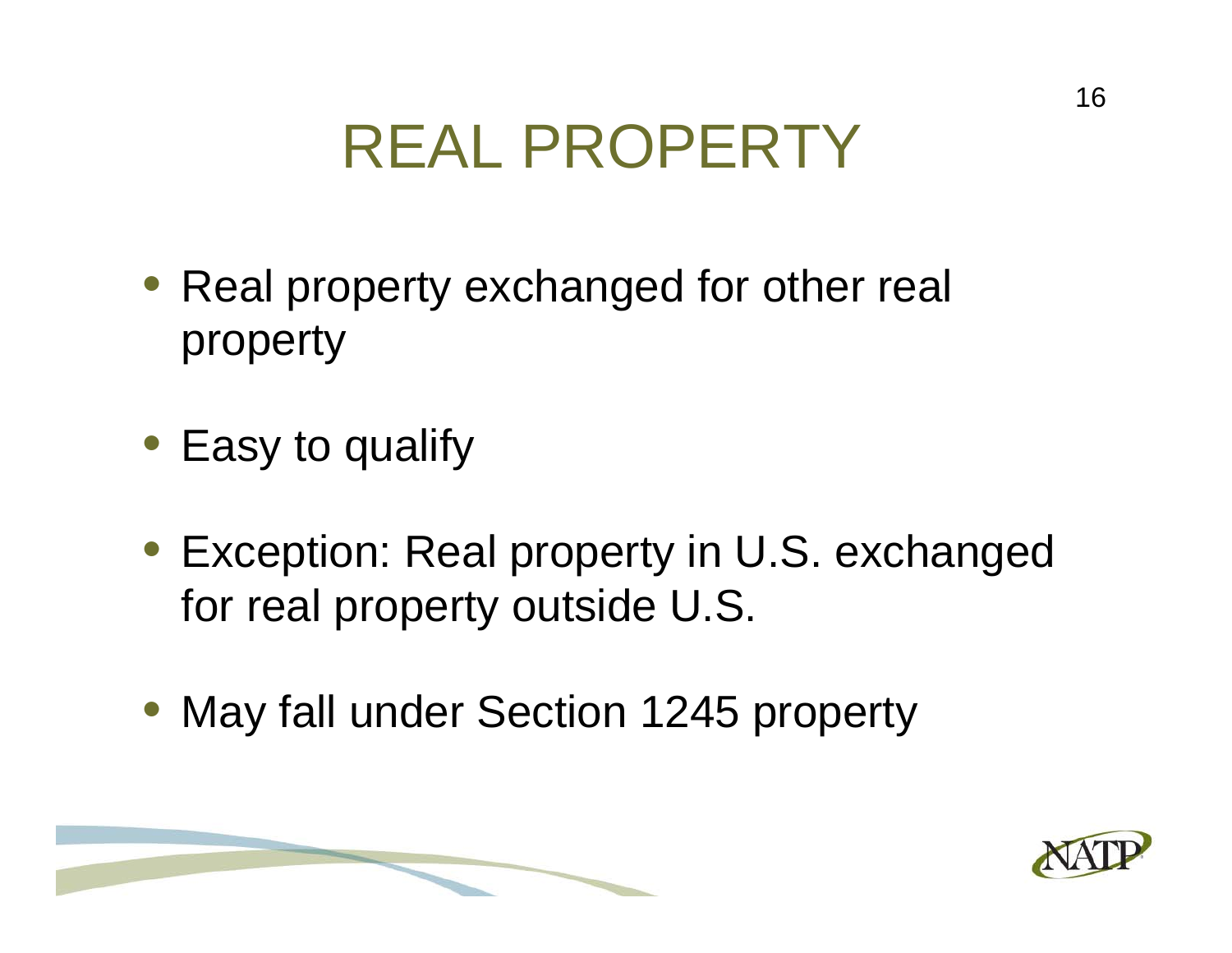#### INTANGIBLE or NON-DEPRECIABLE PERSONAL PROPERTY

- Intangible has no physical value
- Qualify if Properties are of like-kind
- Like-kind based on character or nature

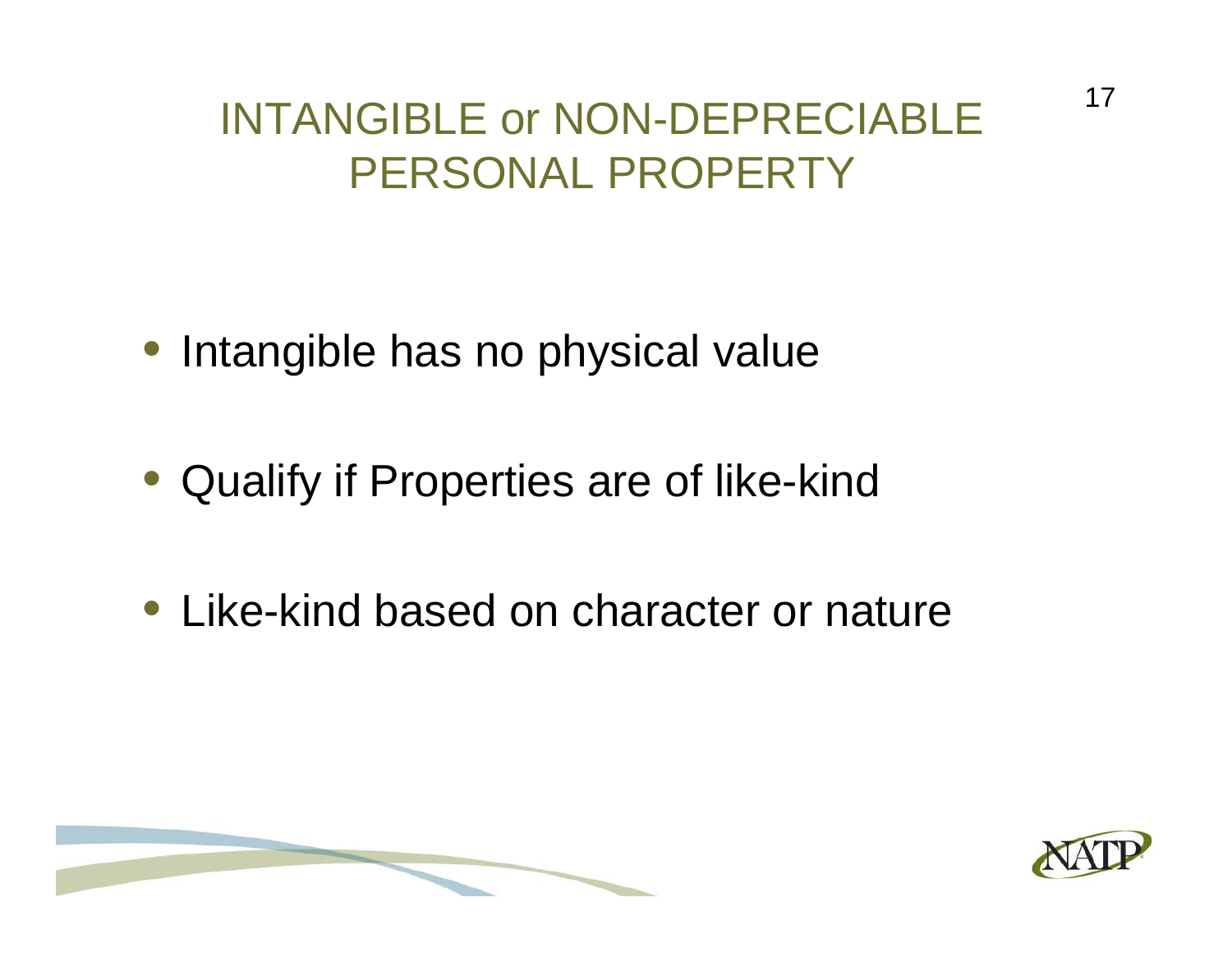# EXCLUSIONS FROM 1031

- Stock in trade or other property held primarily for sale
- Stocks, bonds or notes
- Interests in a partnership
- Goodwill (intangible)
- Residences (exclusion)

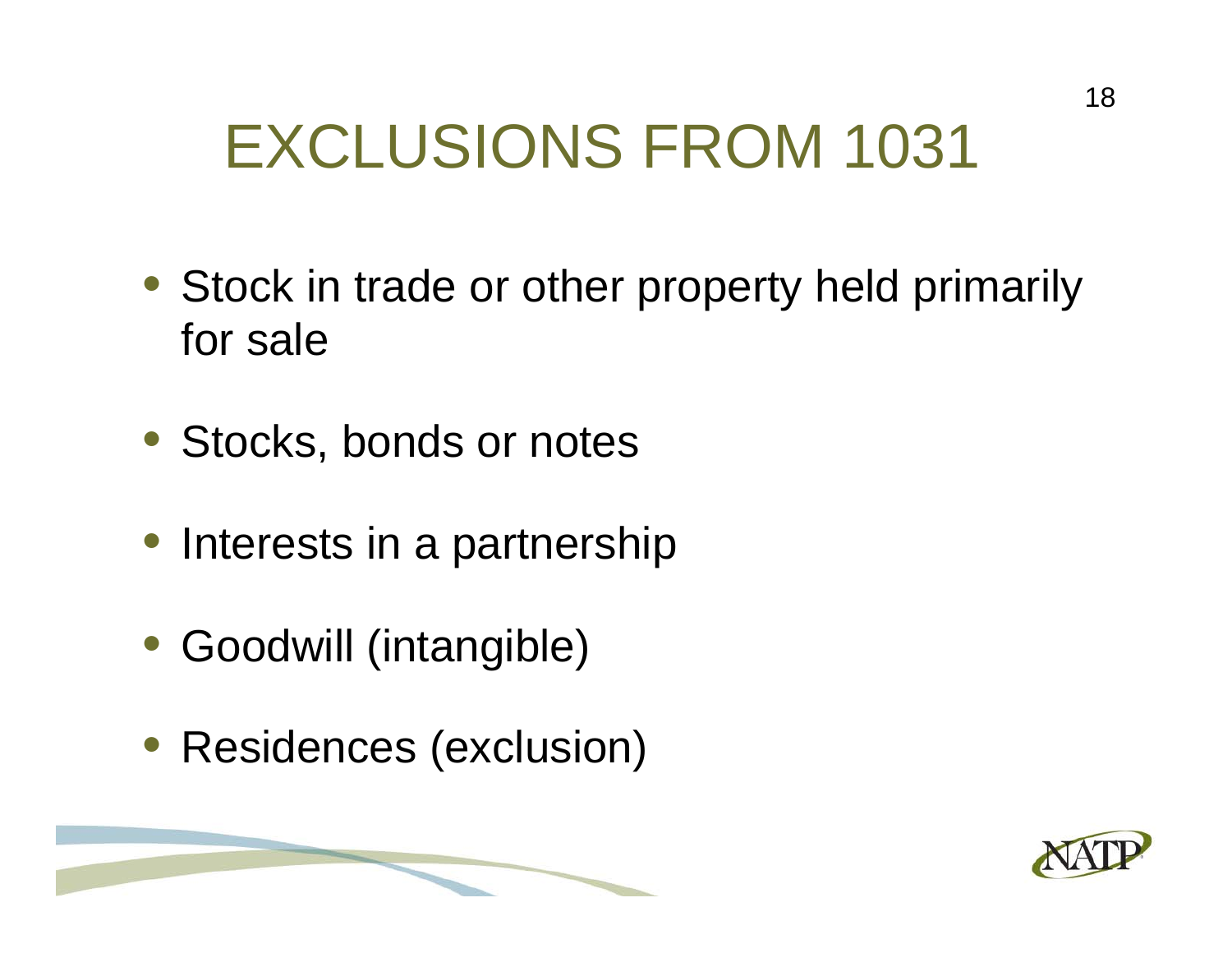## OTHER ISSUES

- Related party
- 179 expensing
- Deferred exchange not completed
- Planning the future

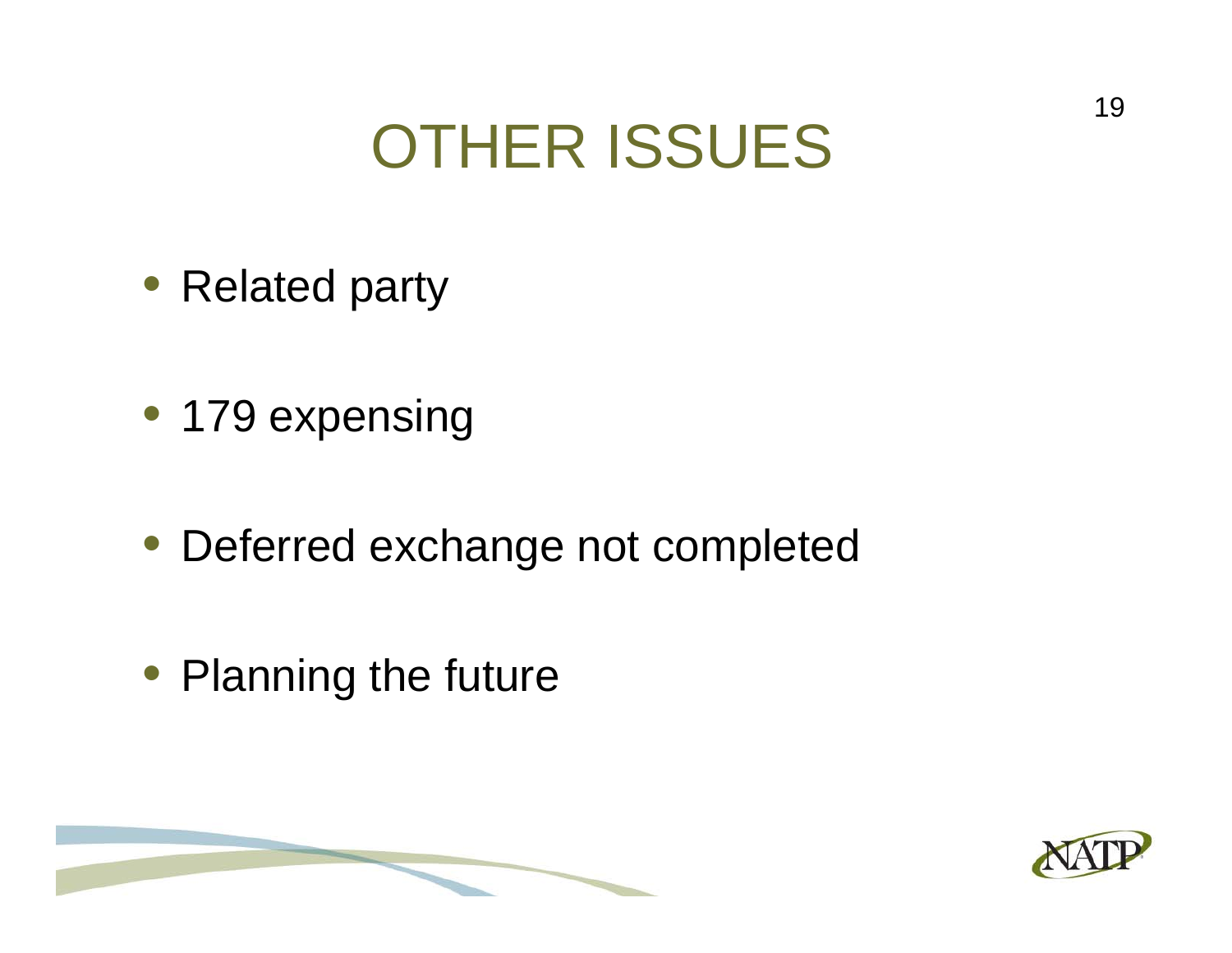# SUMMARY OF EXCHANGES

- Sale
- Cash received
- Cash given
- Unlike-property
- Debt relieved
- Note received
- Deferred exchange property received

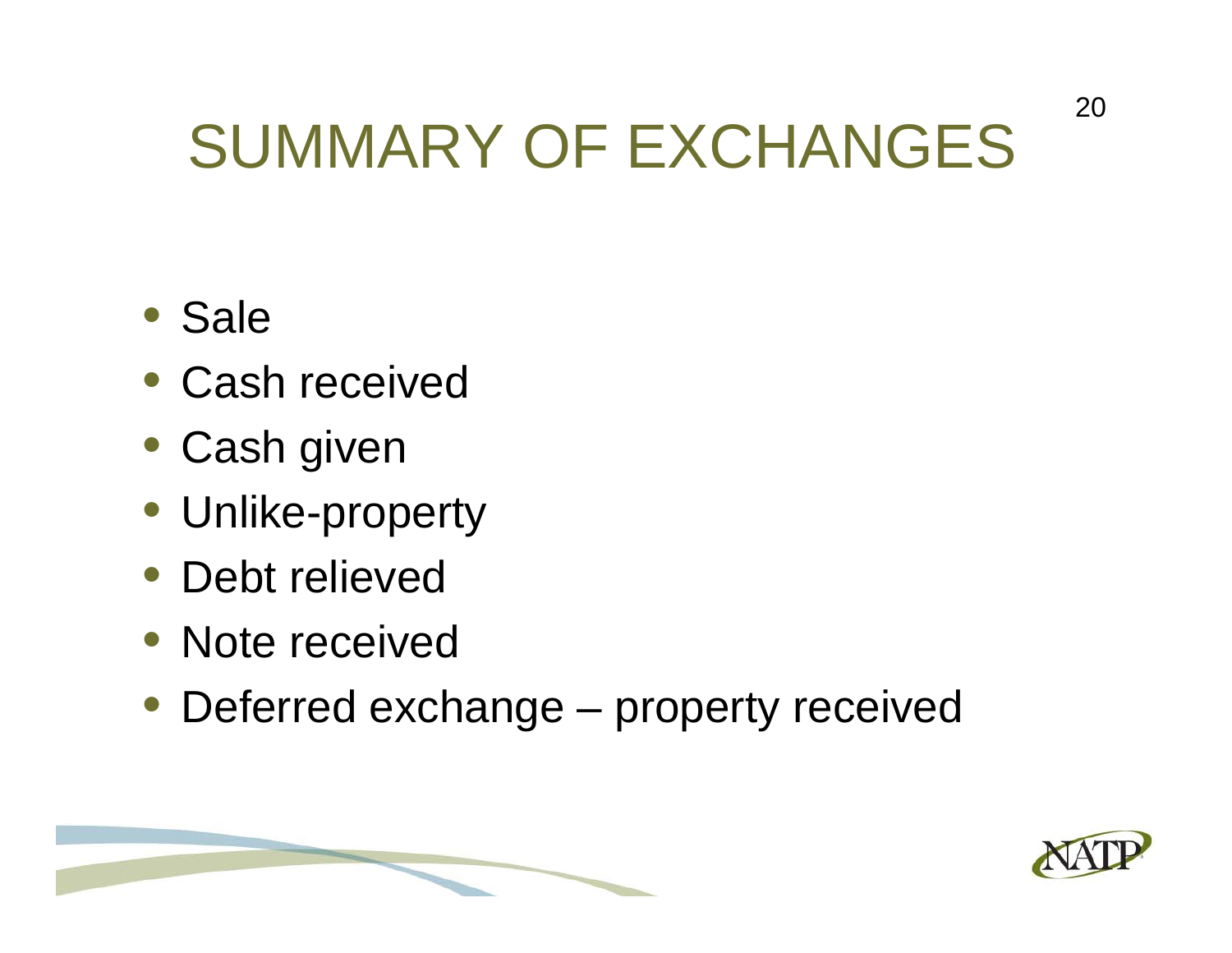